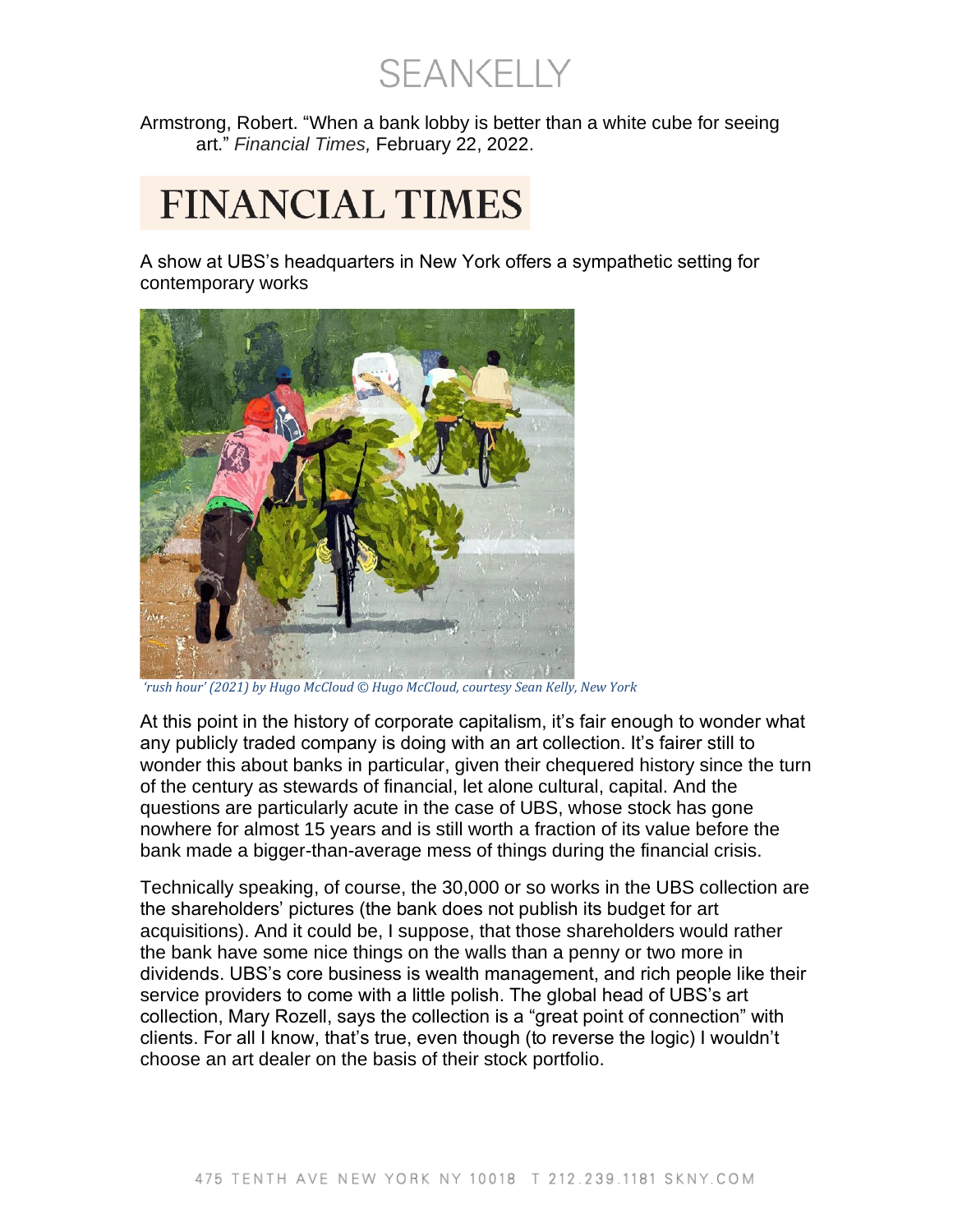SEANKELLY

Those of us who like looking at pictures and sculptures will, however, take our pleasures where we can find them. And, perhaps surprisingly, there is a lot of pleasure to be found in UBS's gallery in midtown Manhattan. It is currently featuring Reimagining: New Perspectives, the second of two shows highlighting some recent acquisitions for the collection.



*'UBS Wall Painting' (2001/2019) by Sarah Morris © Sarah Morris. Photo: Tom Powell Imaging*

"Gallery", it must be said, is not a perfect word for the space. It is really just the lobby of 1285 Sixth Avenue, UBS's New York headquarters. This may sound unappealing, but it is a nice place to look at art, even if you are not a big fan of mid-century skyscrapers, of which 1285 is a handsome, if not historically interesting, example. The lobby is spacious, extending along three side of the building, and the walls are glass. You can see many of the 25 works on display, quite close up, while standing outside.

The midweek afternoon I took in the show, I was the only person there for the art. Businesspeople came and went. A tradesman barked construction logistics into his mobile phone. I found this a sympathetic and unselfconscious setting for aesthetic experiences, better in many ways than a big white room full of other people all trying to do the same thing.

Sarah Morris's immense *'UBS Wall Painting'*, behind the main reception desk, shows that art installed in a corporate setting need not be dull

The gallery is also free, which has a lot to be said for it. A few blocks east, the Museum of Modern Art will charge you \$25 to walk in the door. The art is better there, naturally, but you will have to elbow your way past the tourists to get a good look at it, and the admission price will oblige you to stay longer than you want to.

As for the works themselves, the show features one knockout: Hugo McCloud's "*rush hour*" (2021), which depicts heavy loads of plantains being delivered by bicycle. The medium is plastic from plastic bags, applied to a panel using heat. The wall text says this humble material is "a means to open up a dialogue about